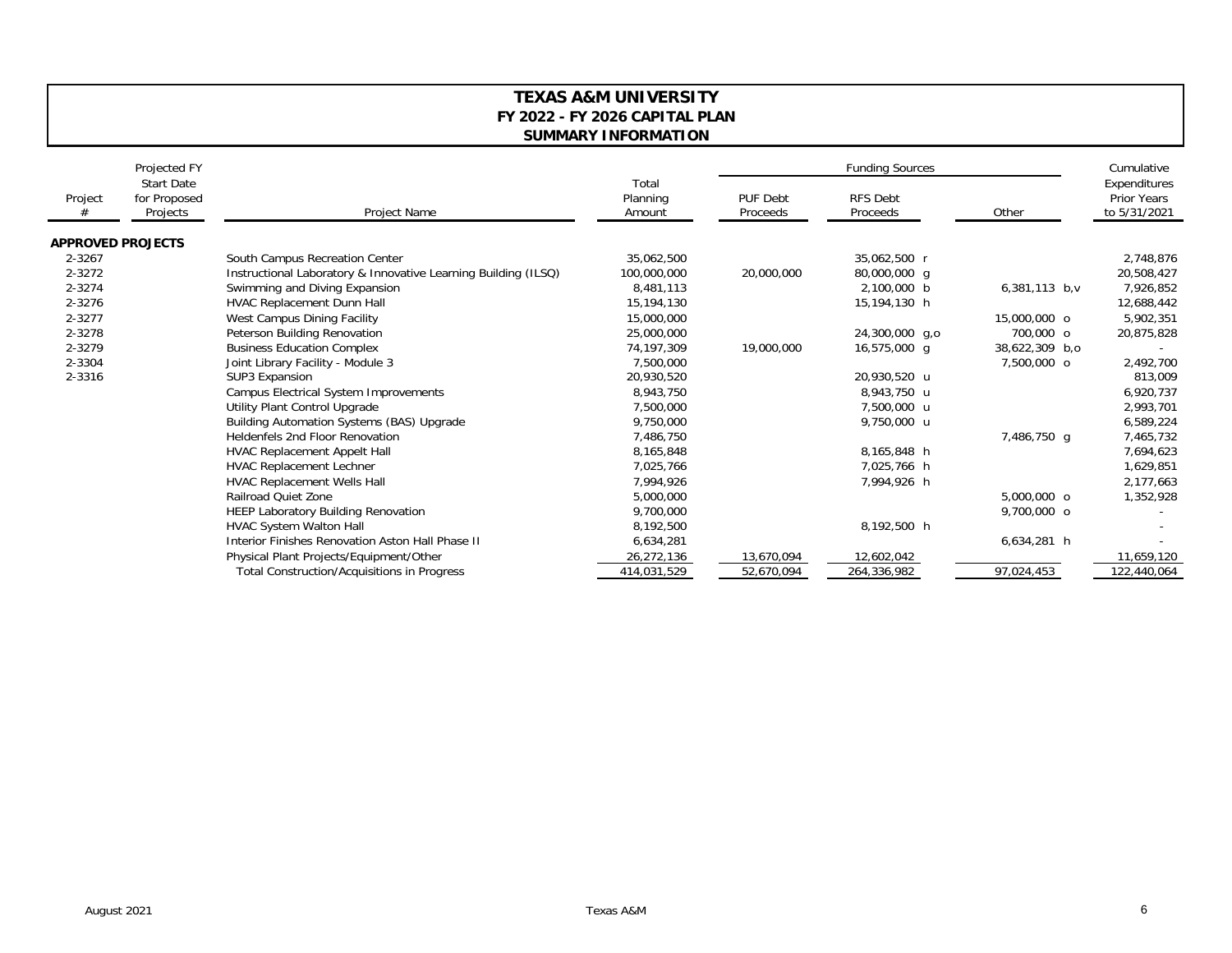## **SUMMARY INFORMATION FY 2022 - FY 2026 CAPITAL PLAN TEXAS A&M UNIVERSITY**

|                           | Projected FY                                  |                                                  |                             |                      | Cumulative                  |              |                                                    |
|---------------------------|-----------------------------------------------|--------------------------------------------------|-----------------------------|----------------------|-----------------------------|--------------|----------------------------------------------------|
| Project                   | <b>Start Date</b><br>for Proposed<br>Projects | Project Name                                     | Total<br>Planning<br>Amount | PUF Debt<br>Proceeds | <b>RFS Debt</b><br>Proceeds | Other        | Expenditures<br><b>Prior Years</b><br>to 5/31/2021 |
| <b>PROPOSED PROJECTS</b>  |                                               |                                                  |                             |                      |                             |              |                                                    |
|                           | 2022                                          | HVAC System Walton Hall (addition)               | 1,259,950                   |                      | 1,259,950 h                 |              |                                                    |
|                           | 2022                                          | <b>HVAC System Hart Hall</b>                     | 9,450,470                   |                      | 9,450,470 h                 |              |                                                    |
|                           | 2022                                          | Interior Finishes Renovation Dunn Hall Phase I   | 6,095,540                   |                      |                             | 6,095,540 h  |                                                    |
|                           | 2022                                          | * Doherty Building Renovation                    | 20,000,000                  | 1,000,000            | $6,000,000$ y,g             | 13,000,000 s |                                                    |
|                           | 2022                                          | <b>CUP Structural Repairs</b>                    | 6,700,000                   |                      | 6,700,000 u                 |              |                                                    |
|                           | 2022                                          | <b>CUP Generator Replacement</b>                 | 26,500,000                  |                      | 26,500,000 u                |              |                                                    |
|                           | 2023                                          | Academic Building Exterior Renovation            | 7,500,000                   |                      |                             | 7,500,000 g  |                                                    |
|                           | 2023                                          | ** The Gardens at Texas A&M University: Phase II | 33,500,203                  |                      |                             | 33,500,203 b |                                                    |
|                           | 2023                                          | Law School Building                              | 85,000,000                  |                      |                             | 85,000,000 b |                                                    |
|                           | 2023                                          | Interior Finishes Renovation Dunn Hall Phase II  | 6,947,609                   |                      |                             | 6,947,609 h  |                                                    |
|                           |                                               | <b>Total Proposed Construction/Acquisitions</b>  | 202,953,772                 | 000,000,             | 49,910,420                  | 152,043,352  |                                                    |
| <b>TOTAL CAPITAL PLAN</b> |                                               |                                                  | 616,985,301                 | 53,670,094           | 314,247,402                 | 249,067,805  | 122,440,064                                        |

\* \$3.5 million of RFS debt will be funded by TEES.

\*\* AgriLife will expend up to \$1.5 million completing a feasibility study for this project. The project will not move forward into construction until funding is finalized.

| Unfunded Capital Needs:    |                                                   |             |
|----------------------------|---------------------------------------------------|-------------|
| 2023                       | The Museum of Natural History                     | 125,000,000 |
| 2023                       | <b>Biological and Veterinary Sciences Complex</b> | 175,000,000 |
| 2023                       | <b>Heep Tower Renovation</b>                      | 60,000,000  |
| <b>Athletic Facilities</b> |                                                   |             |
| 2023                       | <b>Bright Area Development</b>                    | 150,000,000 |
| 2024                       | Reed Arena Renovation                             | 125,000,000 |
| 2024                       | Olsen Field Renovation                            | 25,000,000  |
| 2024                       | <b>Covered Pavilion</b>                           | 10,000,000  |
| 2024                       | Ellis Field Area Development                      | 30,000,000  |
| 2024                       | Indoor Track                                      | 40,000,000  |
| 2024                       | Wahlberg Golf Learning Center Renovation          | 8,000,000   |
| 2024                       | <b>Indoor Tennis Facility</b>                     | 30,000,000  |
|                            |                                                   |             |